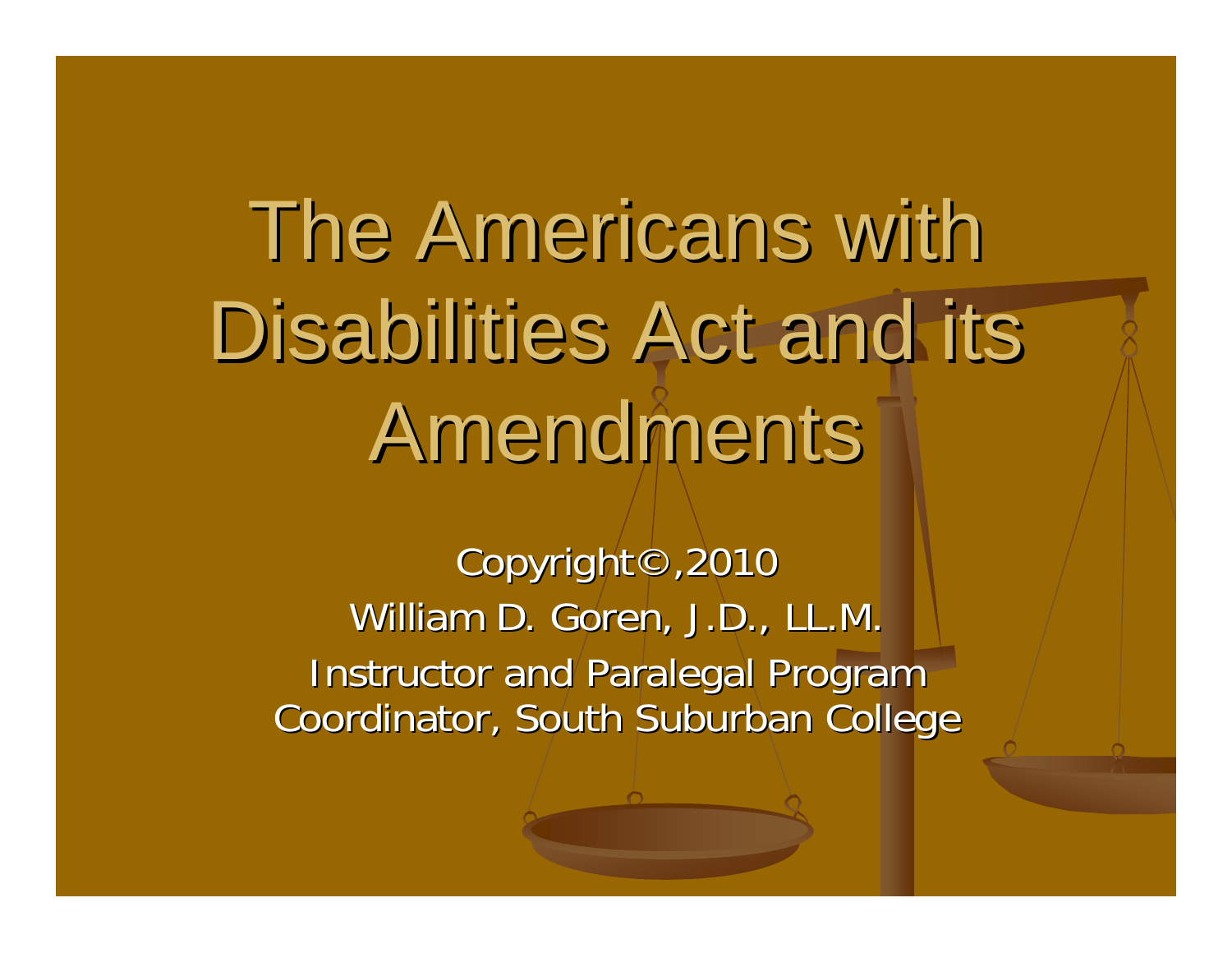### Definitional terms

#### $\blacksquare$  What is a disability?

 $\mathbb{R}^n$ A physical or mental impairment that substantially limits one or more of life's major activities;

 $\mathbb{R}^n$  $\blacksquare$  Has a record of such an impairment regardless of whether he or she currently is substantially limited in a major life activity;  $\mathbb{R}^n$ If Is regarded as having such an impairment 42 U.S.C. § 12102(2)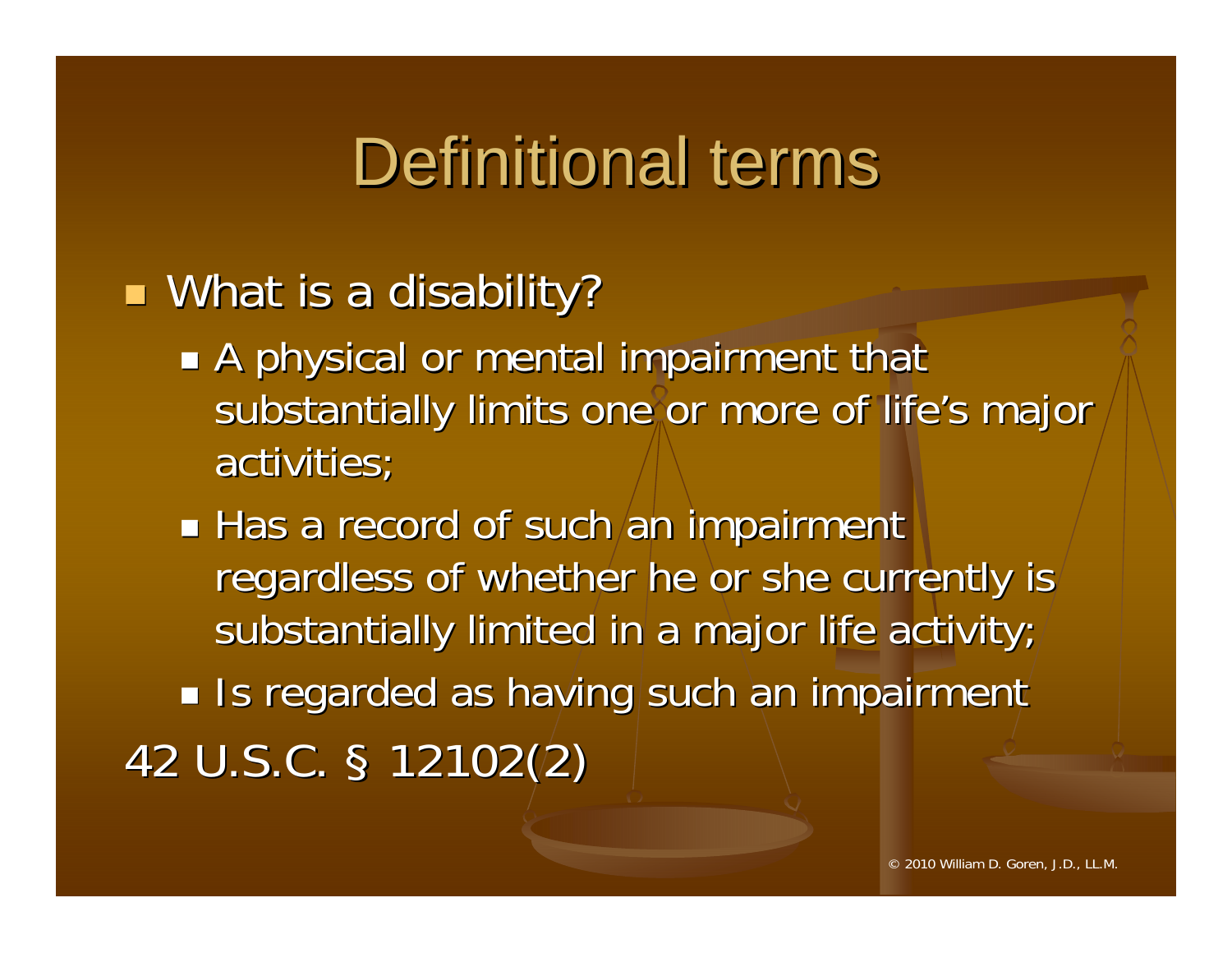### Definitional terms parsing the definitions

e<br>Ba **Substantially limited** 

- Toyota Motor (severely restricted or prevented) explicitly overruled by the (Americans with Disabilities Act Amendments Act (ADAAA).
- $\blacksquare$  EEOC proposed regulation: substantial limitation $^\prime$ exists if it substantially limits the ability of an individual to perform a major life activity as compared to most people in the general population ( 74 Fed. Reg. 48431, 48440, September 23, 2009)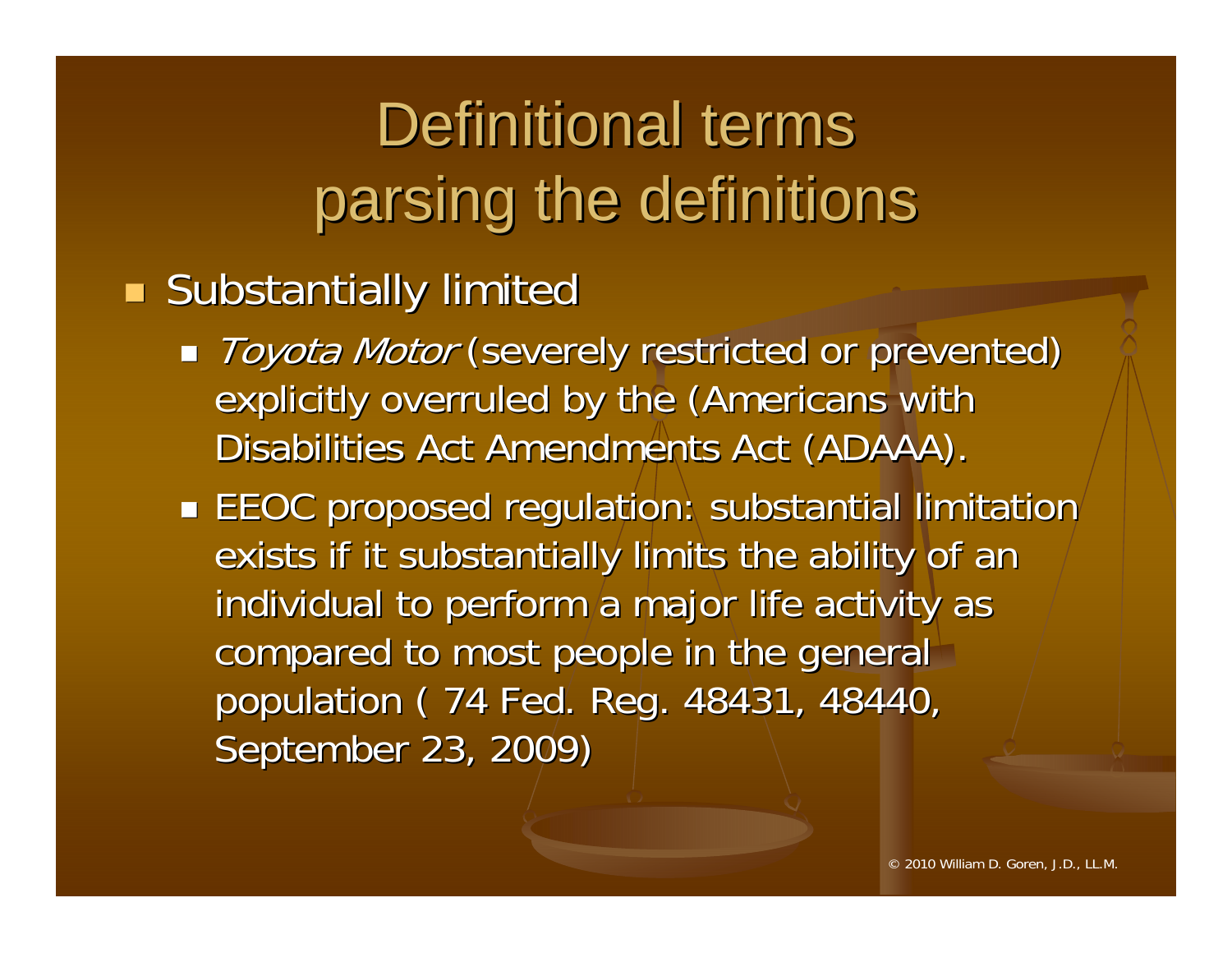# Definitional terms parsing the definitions

**Major life activity Major life activity** 

- $\mathbb{R}^n$ **Not defined in the ADA as originally enacted.**
- $\mathbb{R}^n$  $\blacksquare$  Toyota Motor Manufacturing, Kentucky, Inc. v. Williams, 534 U.S. 184 (2002) (central importance to most people's daily lives)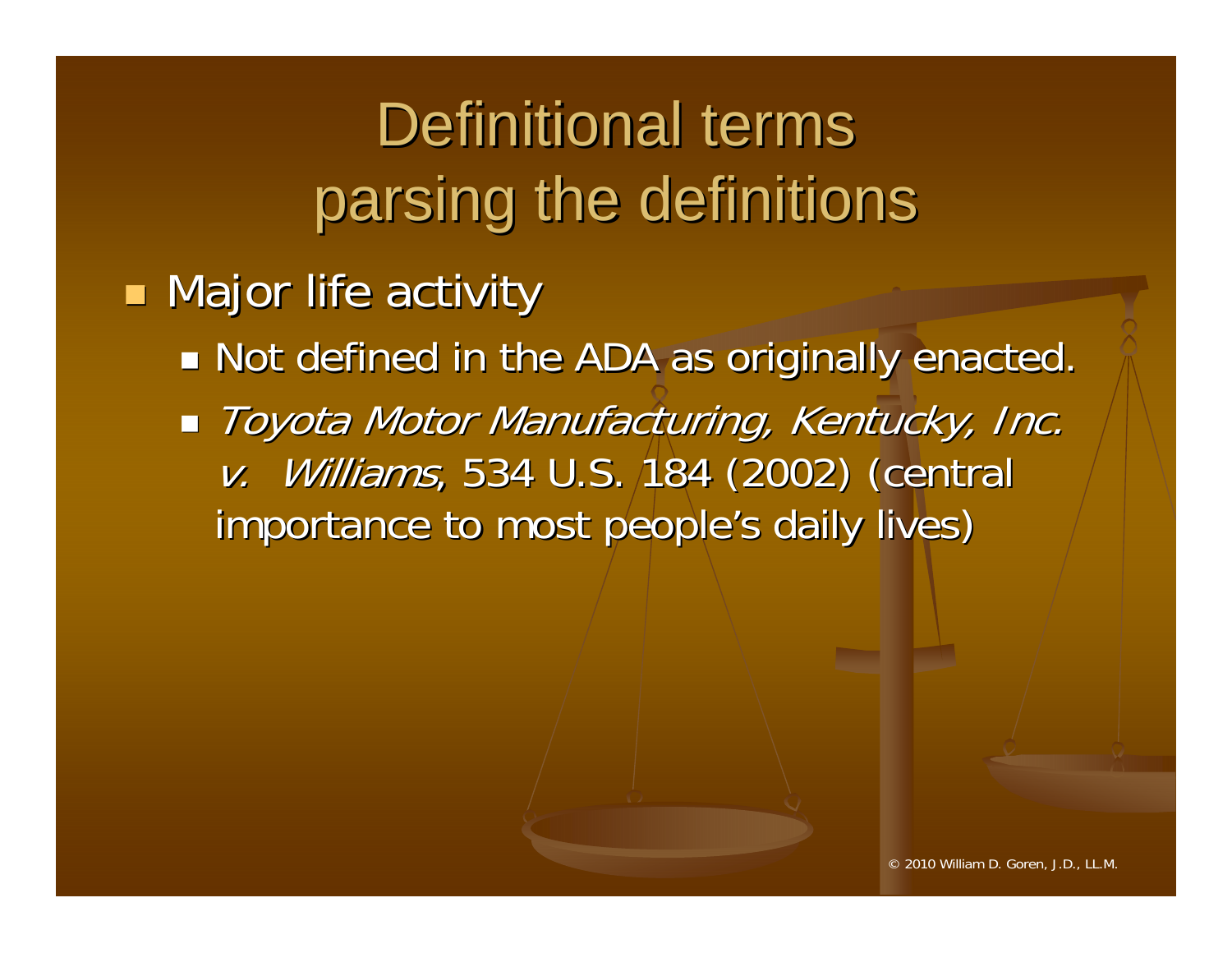# Definitional terms parsing the definitions

- Definition under ADAAA: Includes: caring for<br>oneself, performing manual tasks, seeing, hearing,<br>eating, sleeping, walking, standing, lifting, bending,<br>speaking, breathing, learning, reading,<br>concentrating, thinking, comm immune system, normal cell growth, digestive,<br>bowel, bladder, neurological, brain, respiratory,<br>circulatory, endocrine, and reproductive functions. § 12102(2). 12102(2).
	- EEOC in their proposed regulations added sitting, reaching, and interacting with others as major life activities. 74 Fed.<br>Reg. at 48440.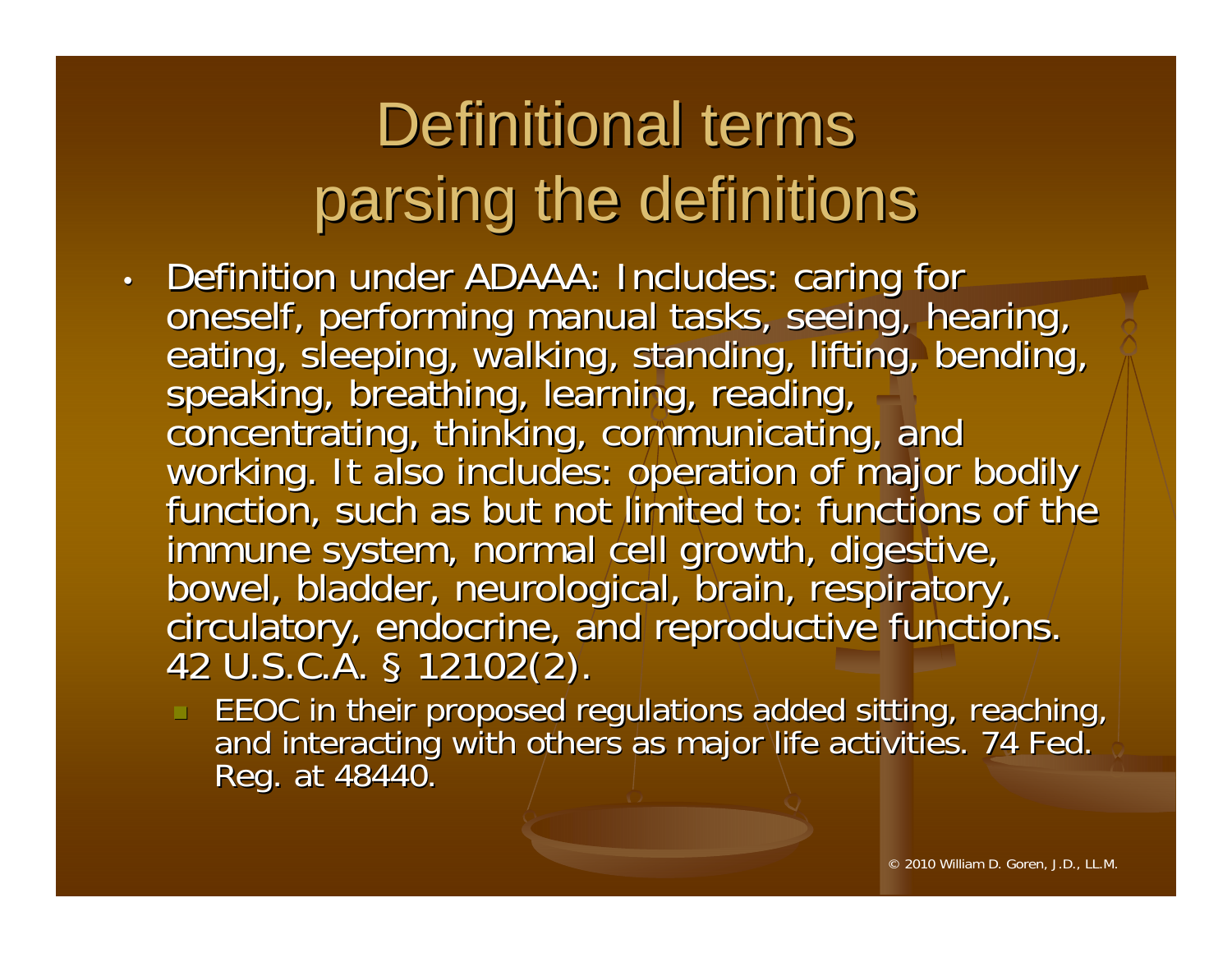Definitional terms working at the major life activity  $\blacksquare$  Under the ADAAA, working as a major life activity.

 $\mathbb{R}^n$ **No longer have to show that the plaintiff** could not perform a broad class of jobs per Sutton.

**EEOC** proposed regulation says that the major life activity of working is substantially limited if it substantially limits an individual's ability to perform, or to meet the qualifications for, the type of work at issue. 74 Fed. Reg. at 48442.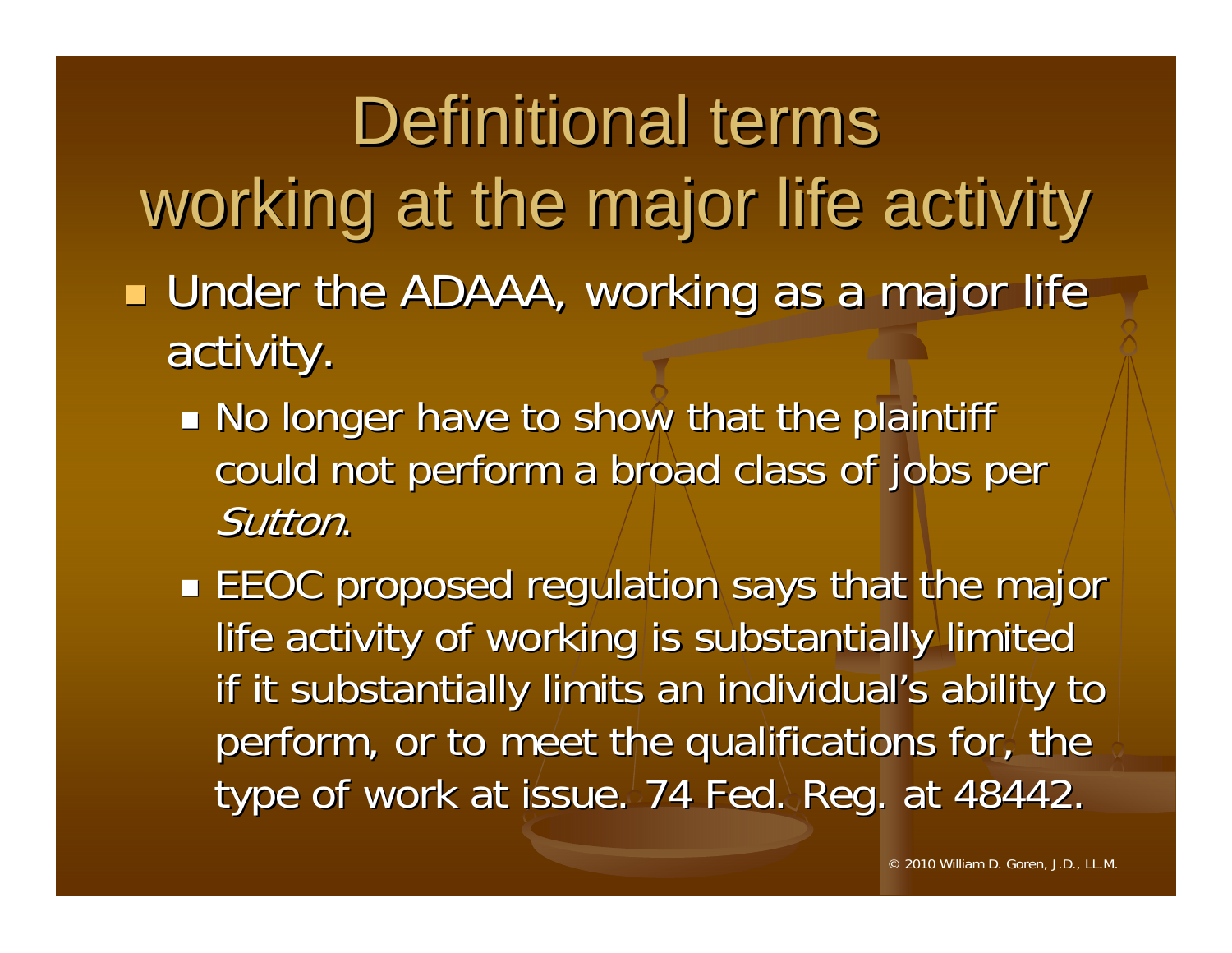# Working continued

 $\mathbb{R}^n$ **E** Considering how the ADAAA defines disability, it is hard to believe that another major life activity could not be found; thereby making it unnecessary to allege that working as the major life activity. See also 74 of Fed. Reg. at 48442.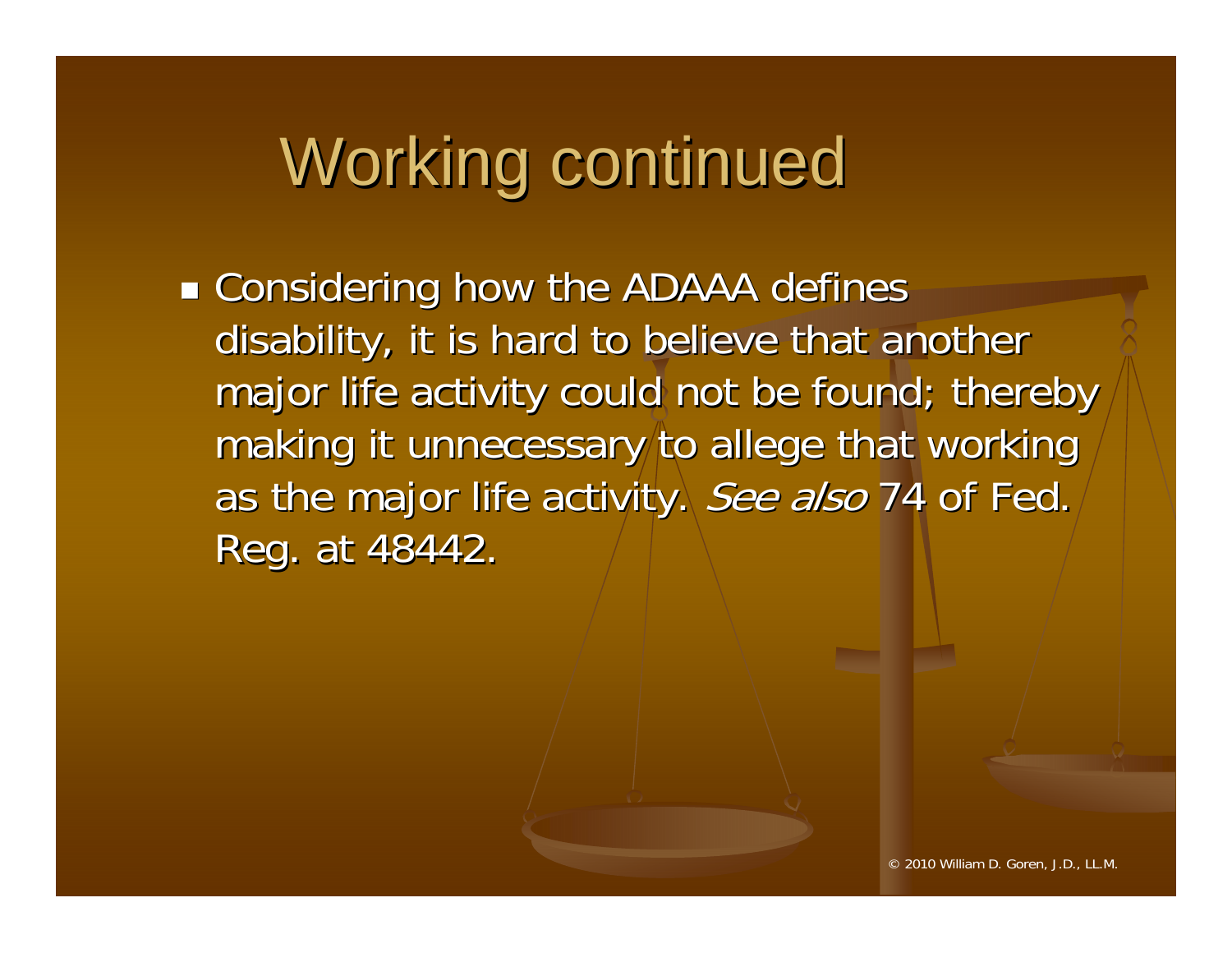### Definitional terms

#### **Mitigating measures**

 $\mathbb{R}^n$  $\blacksquare$  Under the ADAAA, with the exception of eyeglasses, mitigating measures are no longer factored into the calculation of whether a person has a disability. 42 U.S.C.A. §  $12102(4)(E)(i)$ 

 $\Box$  Makes sense because:

- $\blacksquare$  With the exception of glasses, mitigating measures  $\overline{\phantom{\rule{0pt}{1.5pt}} }$ compensate for disabilities rather than cure it.
- $\blacksquare$  Eliminates the issue of whether a person has a disability varies depending upon the time of day it is.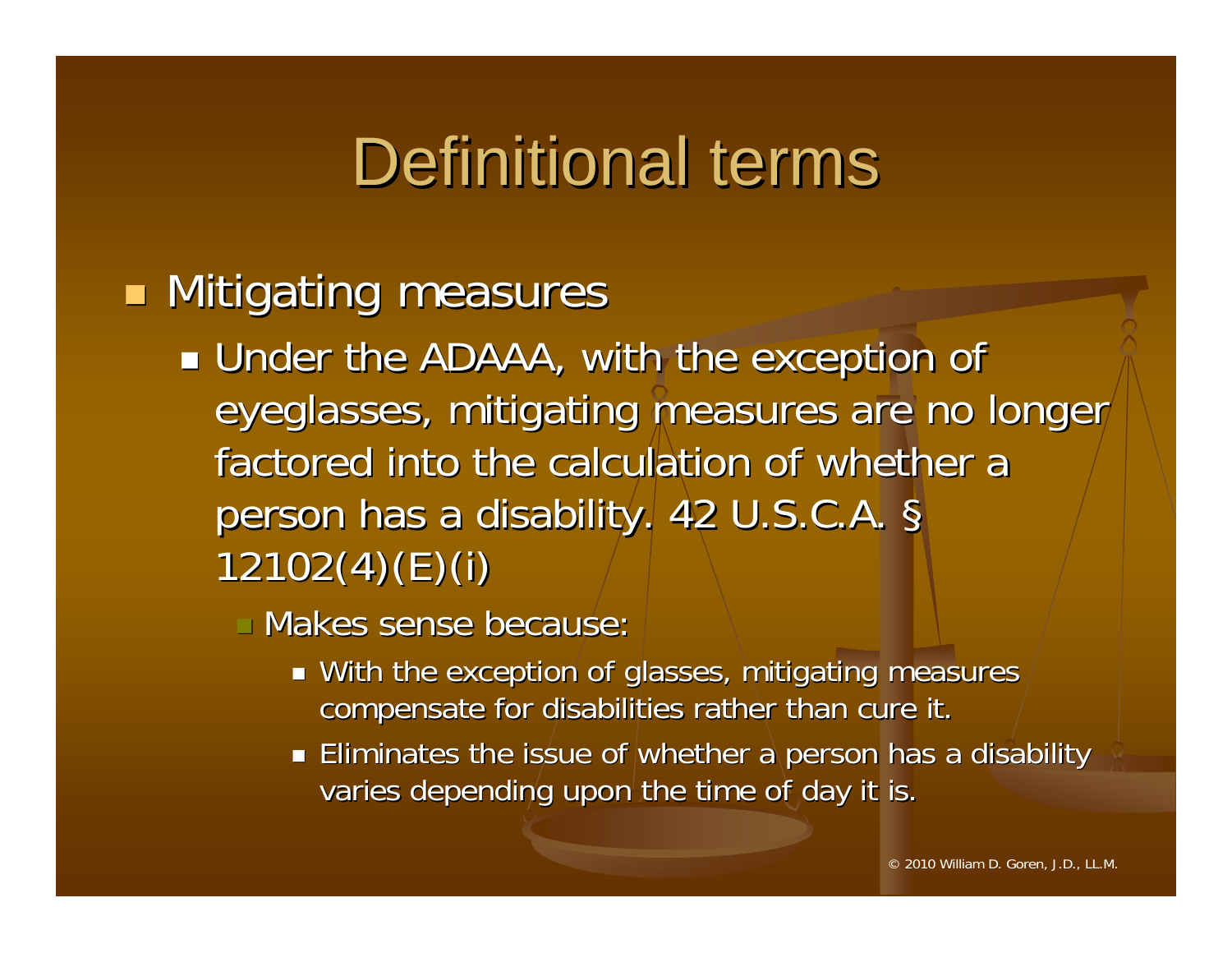**Definitional terms** "regarded as"

 $\blacksquare$  Under the ADAAA, it is no longer  $\blacksquare$ necessary per Sutton v. United Airlines, 527 U.S. 471 (1999), to have to show that the employer regards an employee as having both a physical or mental impairment and a substantial limitation on a major life activity. The ADAAA only requires a showing that the employer regarded a person as having a physical or mental impairment.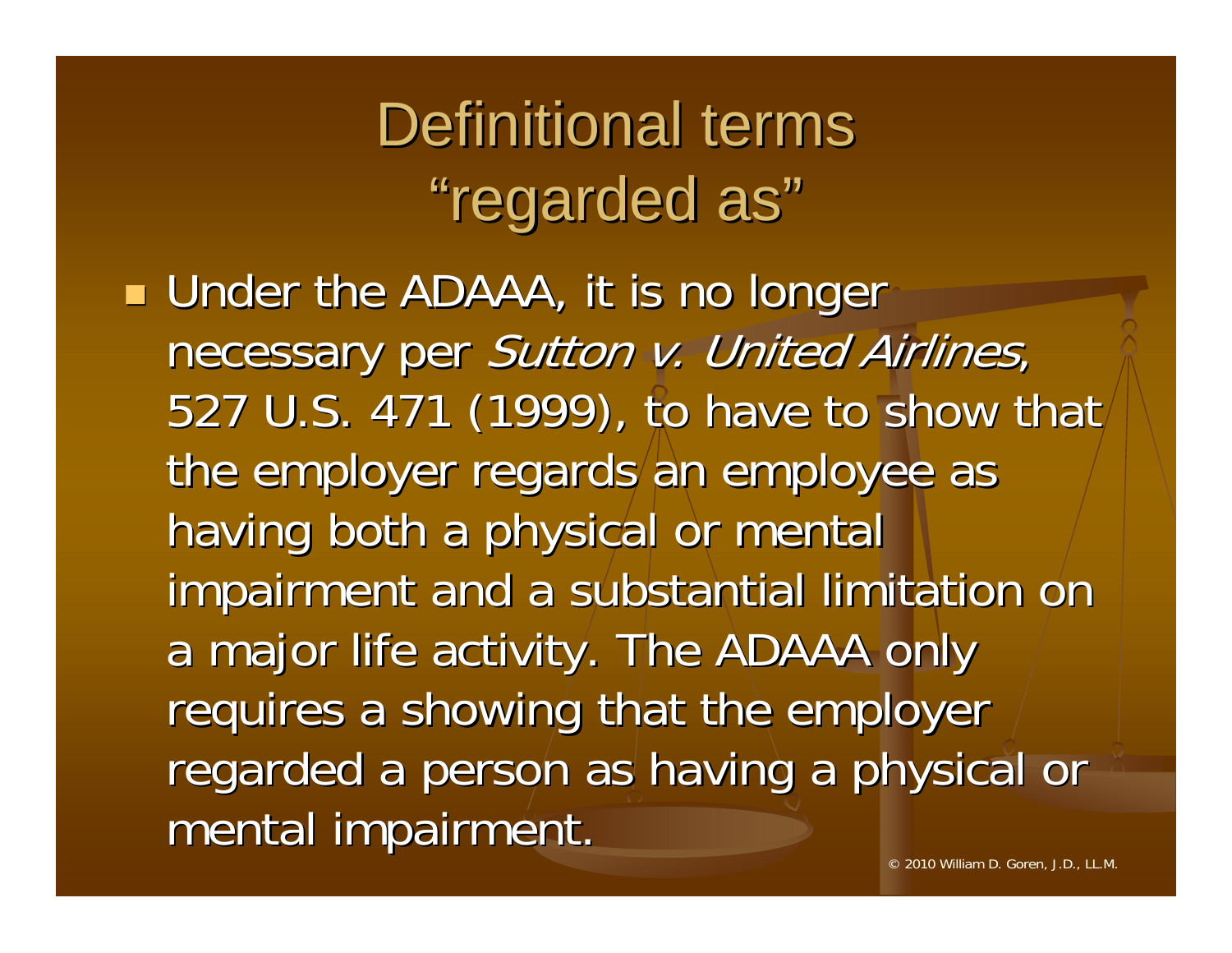### Definitional terms "regarded as"

- **Transitory and minor language contained** within the "regarded as" prong.
	- $\mathbb{R}^n$ **Transitory and minor language only appears** in this section.
	- $\mathbb{R}^n$  $\blacksquare$  Temporary disabilities, whatever that might mean, are still not protected by the Americans with Disabilities Act.

**Reasonable accommodations not available** per ADAAA in a, "regarded as" claim.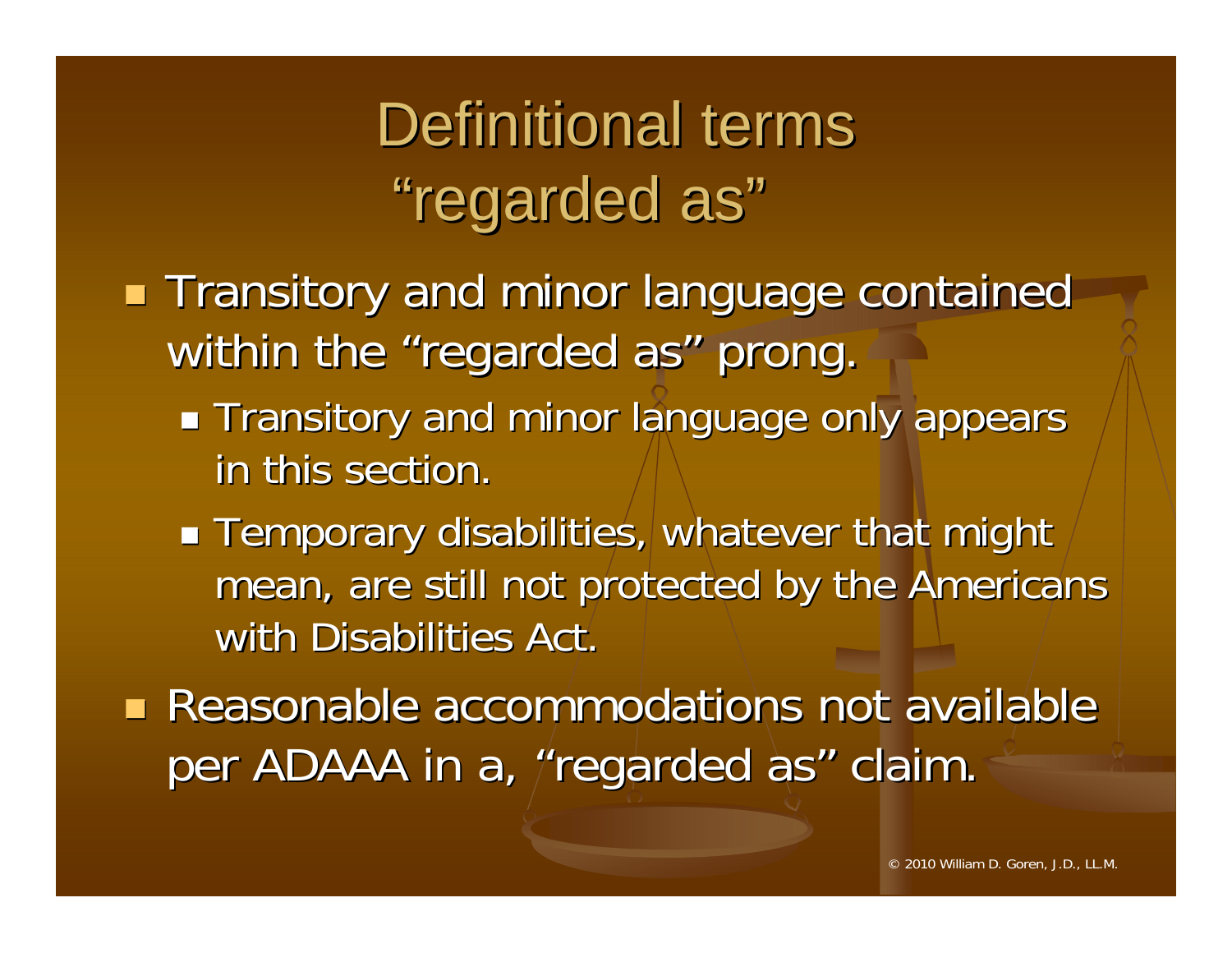### **Otherwise qualified**

 $\blacksquare$  In addition to having a disability, a person must also be otherwise qualified.

 $\mathbb{R}^n$ **Title I: Otherwise qualified defined (title I): a** person must satisfy the requisite skill, person must satisfy the requisite skill, experience, and education requirements of the position and can, with or without reasonable accommodation, perform the essential functions of the job. 29 C.F.R. §  $1630.2(m)$ .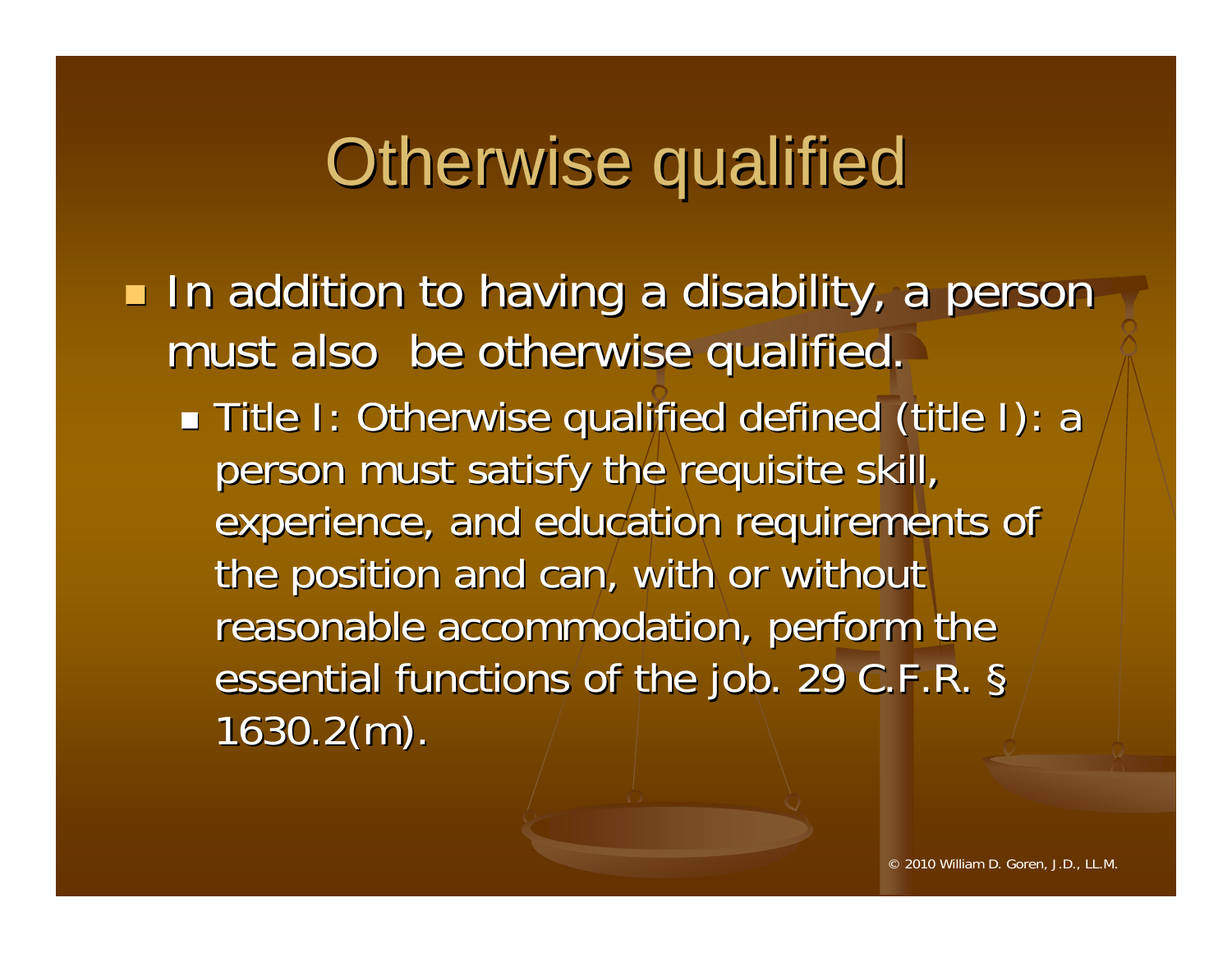### Otherwise qualified continued

#### **n** Otherwise qualified title II

 $\mathbb{R}^n$  $\blacksquare$  A person is otherwise qualified if he can with or without reasonable modifications to rules, policies, or practices; the removal of architectural, communication, or transportation barriers; or the provision of auxiliary aids and services, meet the essential eligibility requirements for receiving services or participating in programs or activities provided by a public entity. 28 C.F.R. § 35.104. 35.104.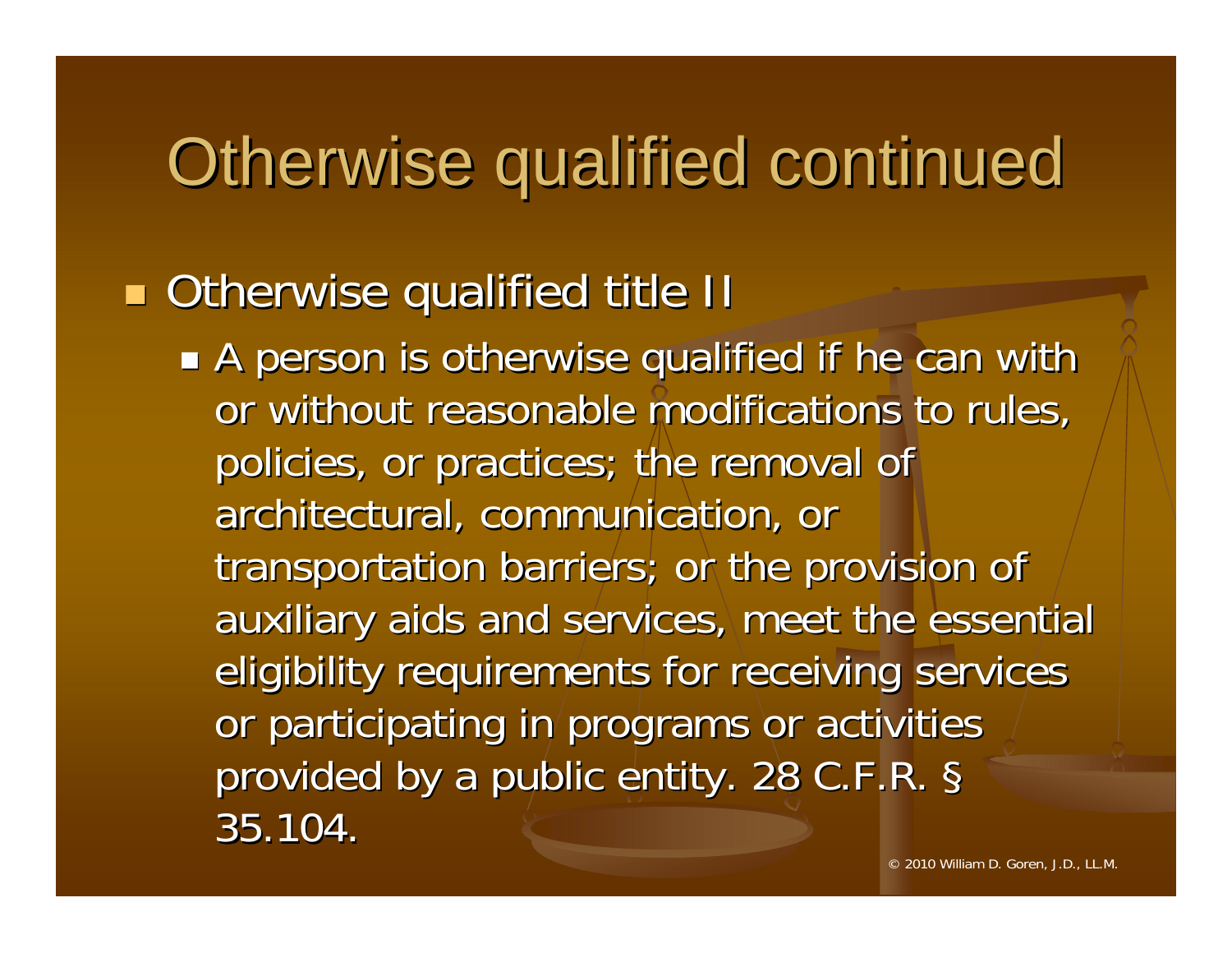### Otherwise qualified continued

#### **Otherwise qualified title III Otherwise qualified title III**

- $\mathbb{R}^n$  $\blacksquare$  Title III does not explicitly contain such a concept. However, similar concepts are at work with respect to fundamental alteration of the business.
- a l **The ADAAA made no changes to these** concepts.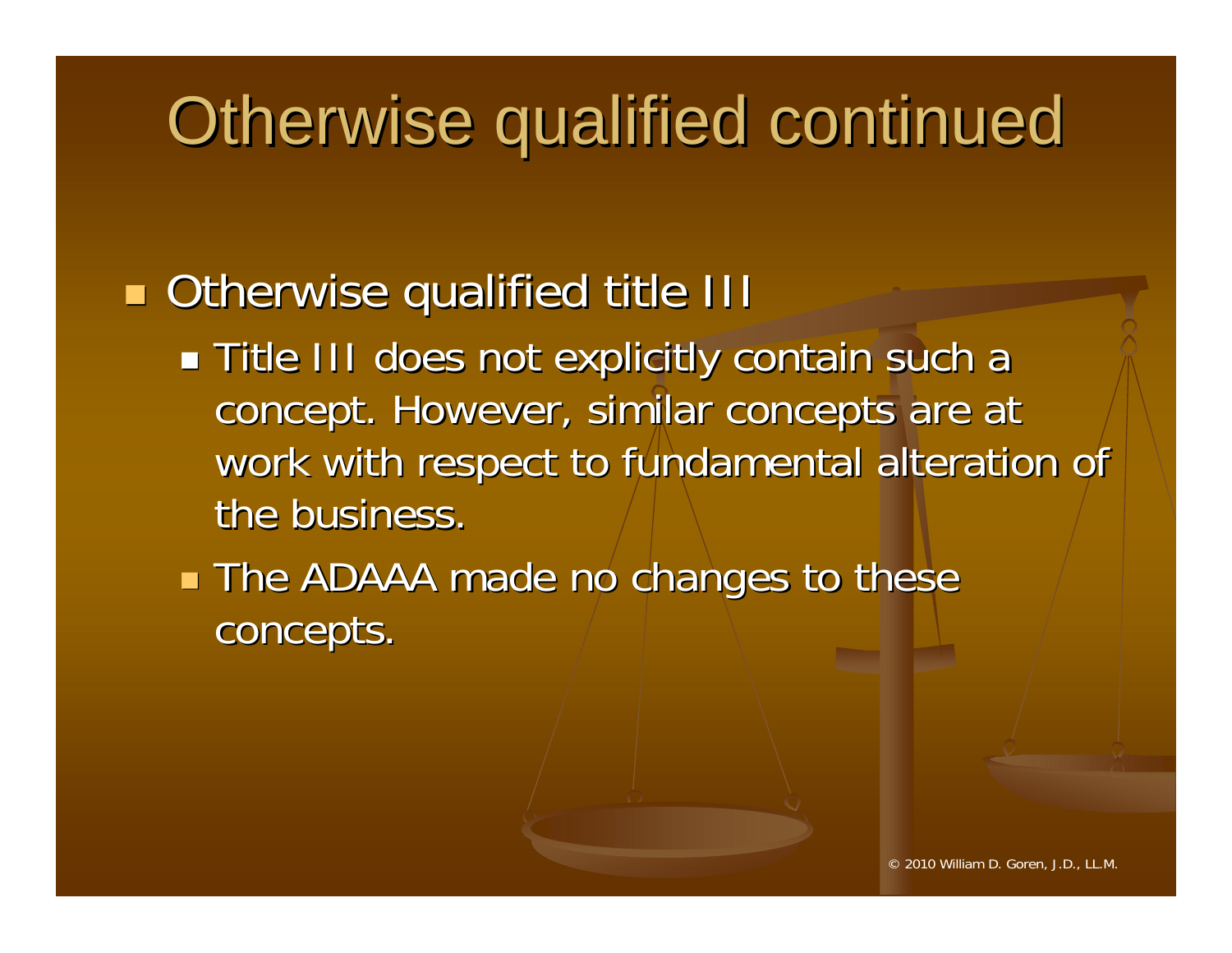Issues created by the ADA's definition of otherwise qualified

#### **Essential function of the job**

EEOC has a laundry list at the how they will go<br>about it. The best way to think of essential functions of the job is to think what functions are fundamental to carrying out that job.

#### **Reasonable accommodation**

- Anything that does not constitute an undue hard ship or fundamental alteration to the hardship or fundamental alteration to the business.
	- $\blacksquare$  Undue hardship is money.
	- $\textcolor{black}{\blacksquare}$  Fundamental alteration goes to operations.

e de **ADAAA** makes no changes to the concepts.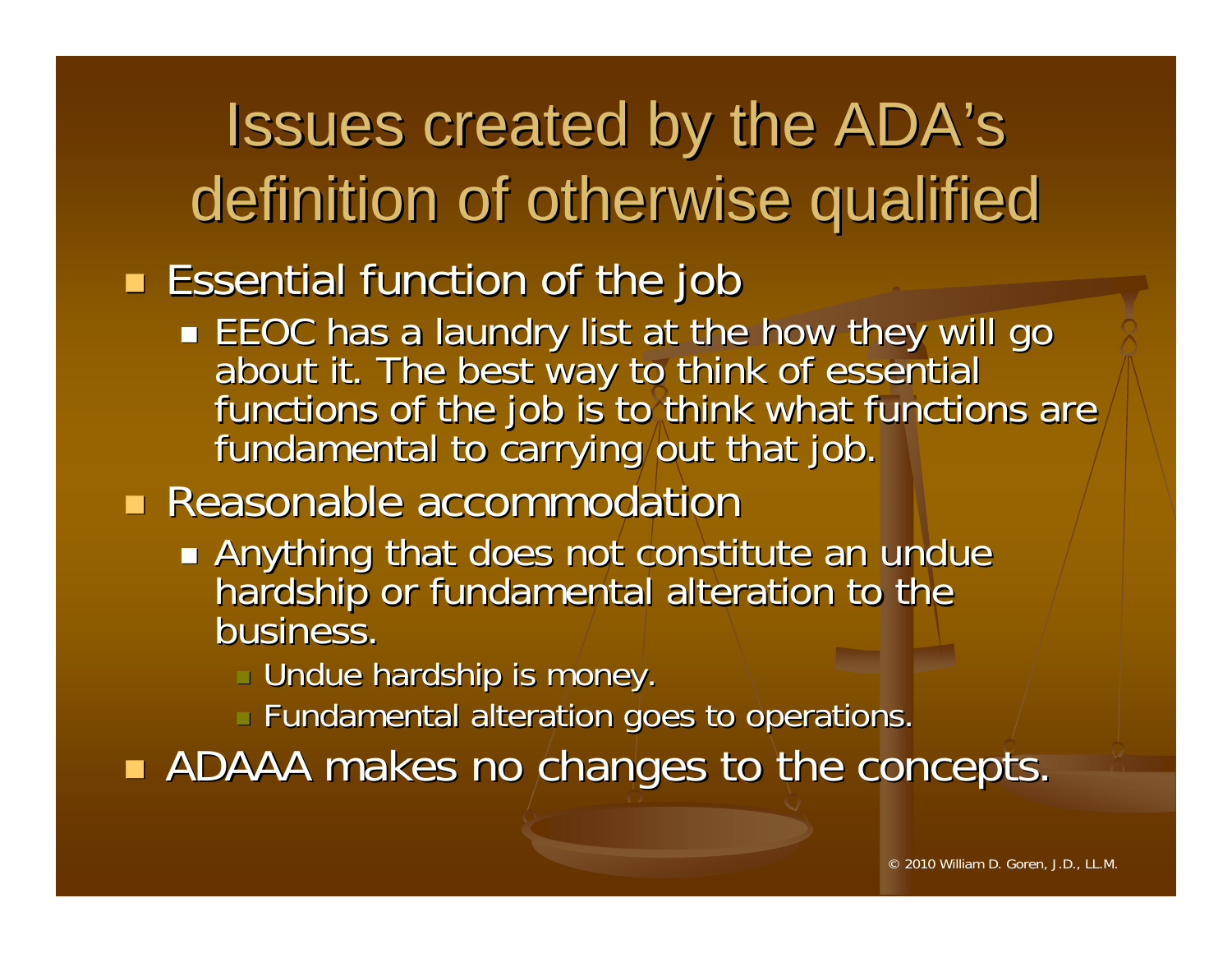#### Reasonable accommodation Reasonable accommodation continued

- **Think of reasonable accommodation as Think of reasonable accommodation as** anything that gets the person to the same starting line.
- $\mathbb{R}^n$  $\blacksquare$  Who has the burden of proof to show that a reasonable accommodation exist?
	- $\Box$  Depends upon the Circuit and cases are hard to  $\overline{\phantom{\phi}}$ reconcile/understand when taken together.
		- **Branham v. Snow**

**392 F.3d 896 (7th Cir. 2004). (plaintiff has the** burden of proof to show that they can perform the essential functions of the job with or without **reasonable accommodations, but undue hardship reasonable accommodations, but undue hardship is an affirmative defense). is an affirmative defense).**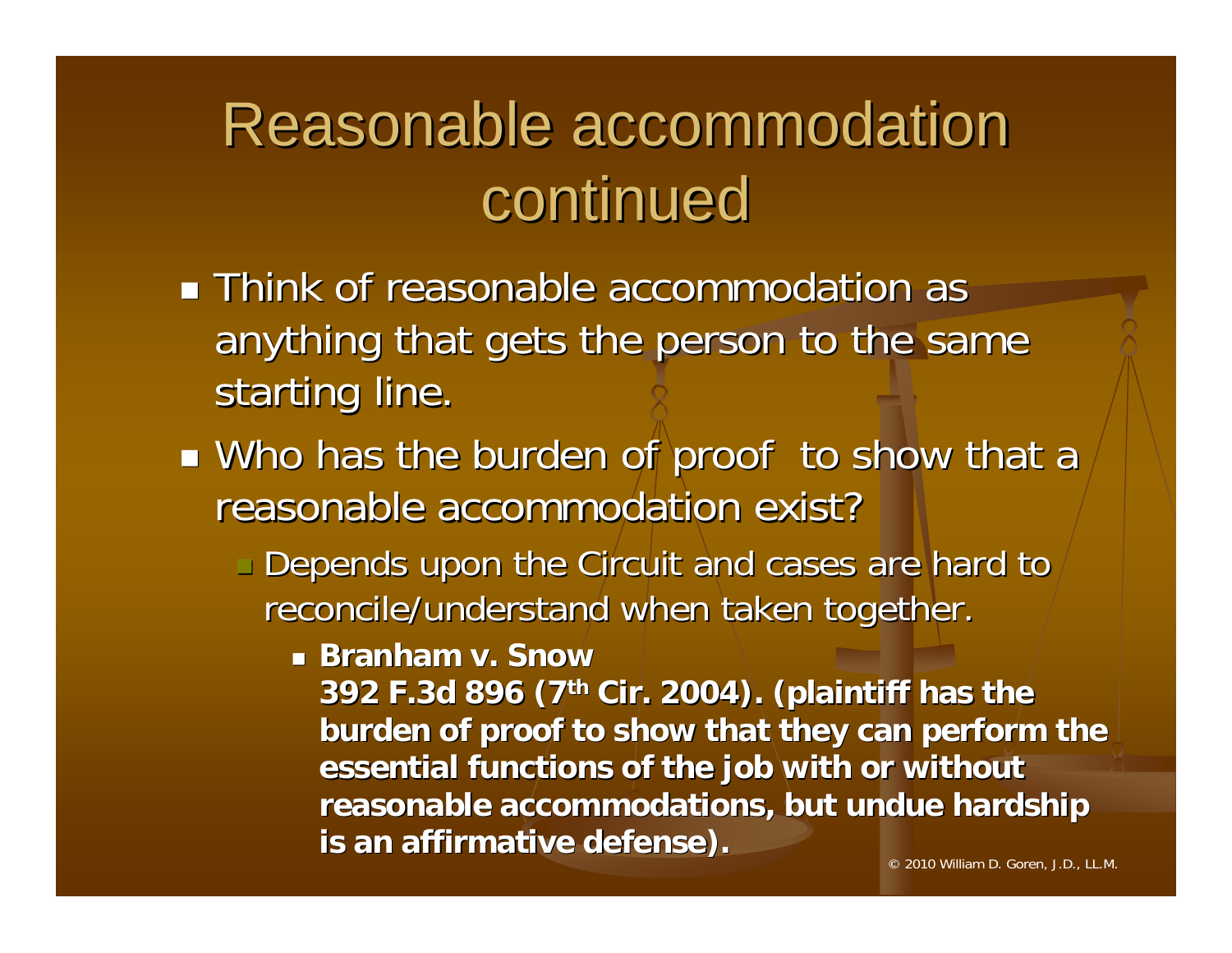### Direct threat

- $\mathbb{Z}$ Not protected under the ADA if a person is a direct<br>threat to himself or to others. threat to himself or to others.
	- Prefer to think of direct threat as a different concept than  $\rho$  otherwise qualified.
	- Determination must be based upon a reasonable medical<br>judgment relying on the most current medical knowledge<br>and/or the best available objective evidence. (*Chevron v.*<br>*Echazabal* 536 U.S. 73, 86 (2002)). *Echazabal* 536 U.S. 73, 86 (2002)).
	- $\blacksquare$  The ADAAA made no changes to this concept.
	- $\blacksquare$  Is direct threat an affirmative defense or must it be shown as part of plaintiff's case?
		- $\blacksquare$ Depends on Circuit (In 7<sup>th</sup> Circuit, direct threat is an affirmative defense. See *Branham v. Snow*, 392 F.3d 896 (7th Cir. 2004)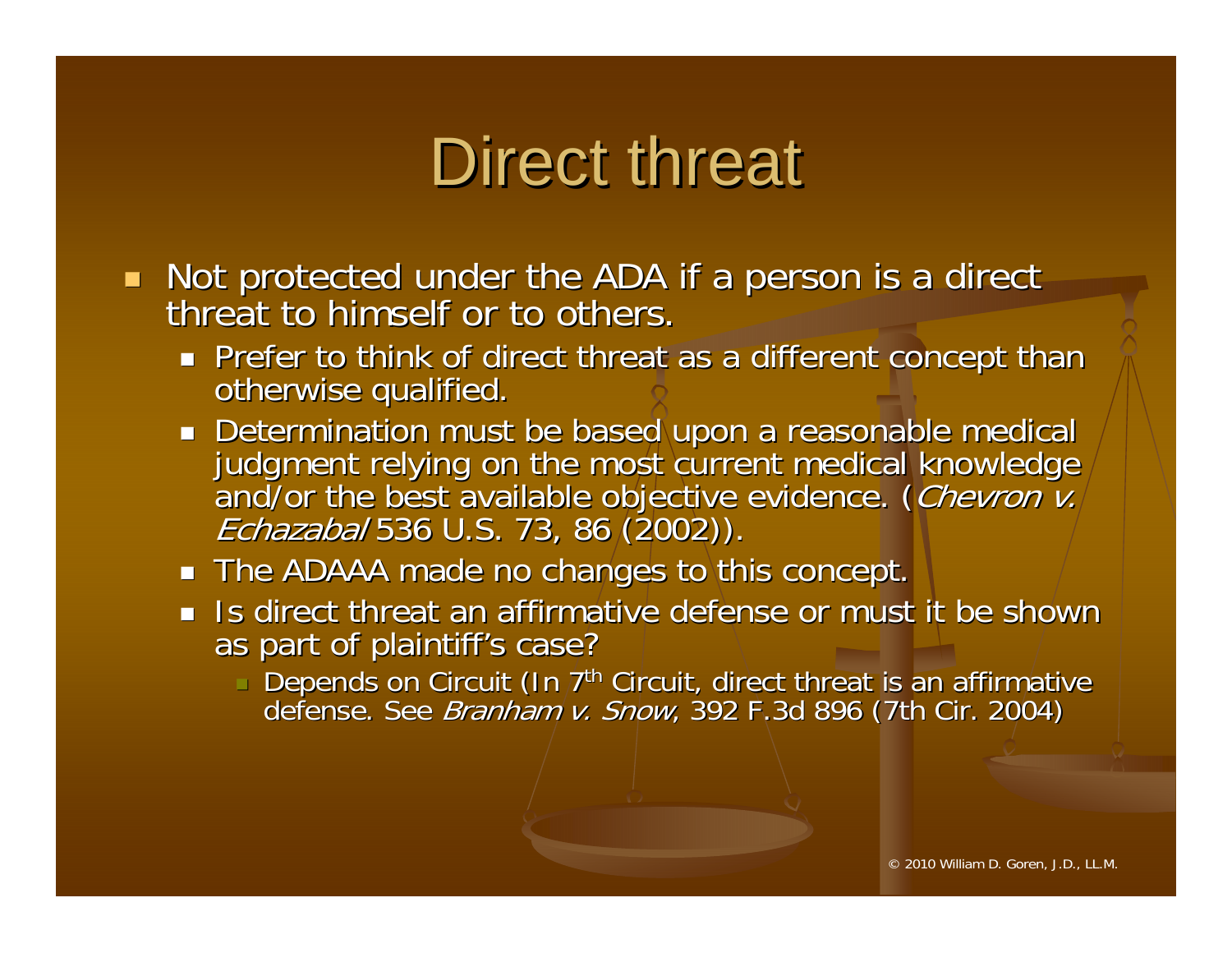#### Remedies

#### $\blacksquare$  Title I

 $\mathbb{R}^n$  $\blacksquare$  Keyed into the Civil Rights Act of 1964.  $\textcolor{black}{\blacksquare}$  Compensatory and punitive damages are possible. **Must exhaust administrative remedies.**  $\blacksquare$  $\mathbb{R}^n$ **Exattorneys fees are available to a "prevailing"** party.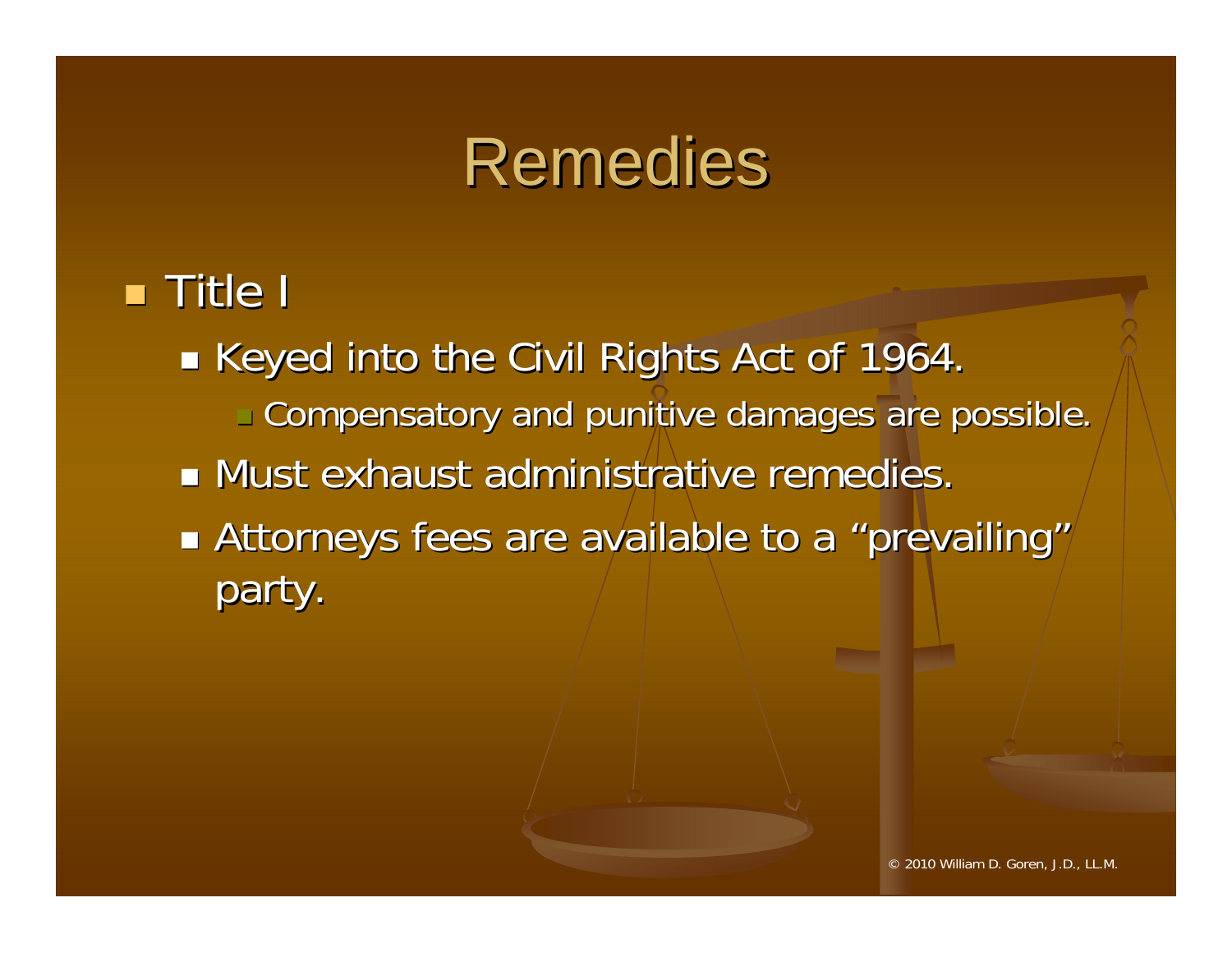### Remedies continued

#### $\blacksquare$  Title II

- $\mathbb{R}^n$ Remedies are keyed into the rehabilitation act of 1973.
- $\blacksquare$  Compensatory but not punitive damages are available. ( See Barnes v. Gorman, 536 U.S. 181 (2002)). 181 (2002)).
- **Example 2 Attorneys fees are available to a "prevailing"** party.
- **Administrative remedies do not have to be Administrative remedies do not have to be** exhausted.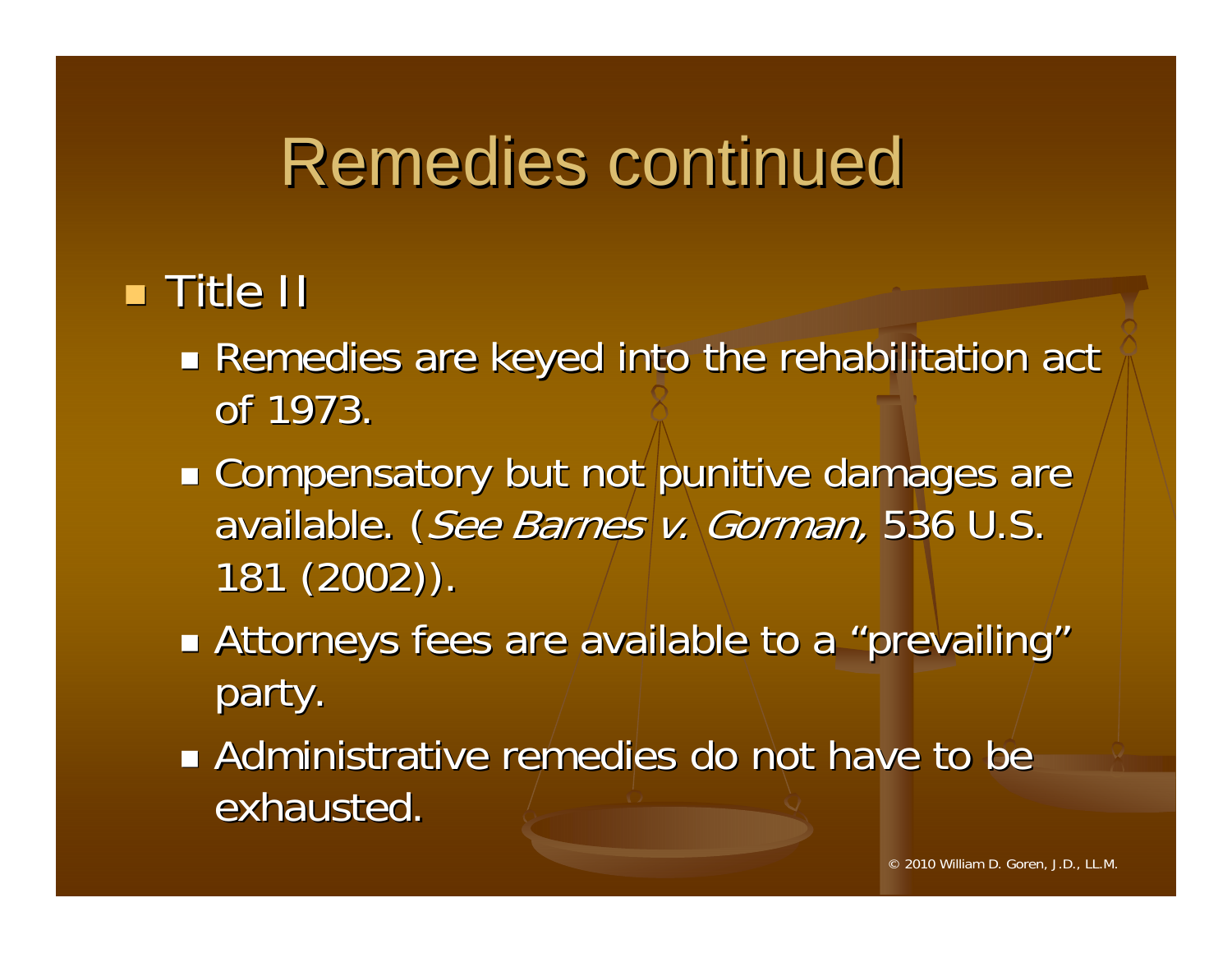### Remedies continued

#### $\blacksquare$  Title III

 $\mathbb{R}^n$ **Only remedies available are for injunctive** relief and attorneys fees.

**Department of Justice has the authority to** fine violators up to \$50,000 for a first violation and up to \$100,000 for each subsequent violation.  $(28 \text{ C.F.R. }$ § 36.504 $(a)(3))$ .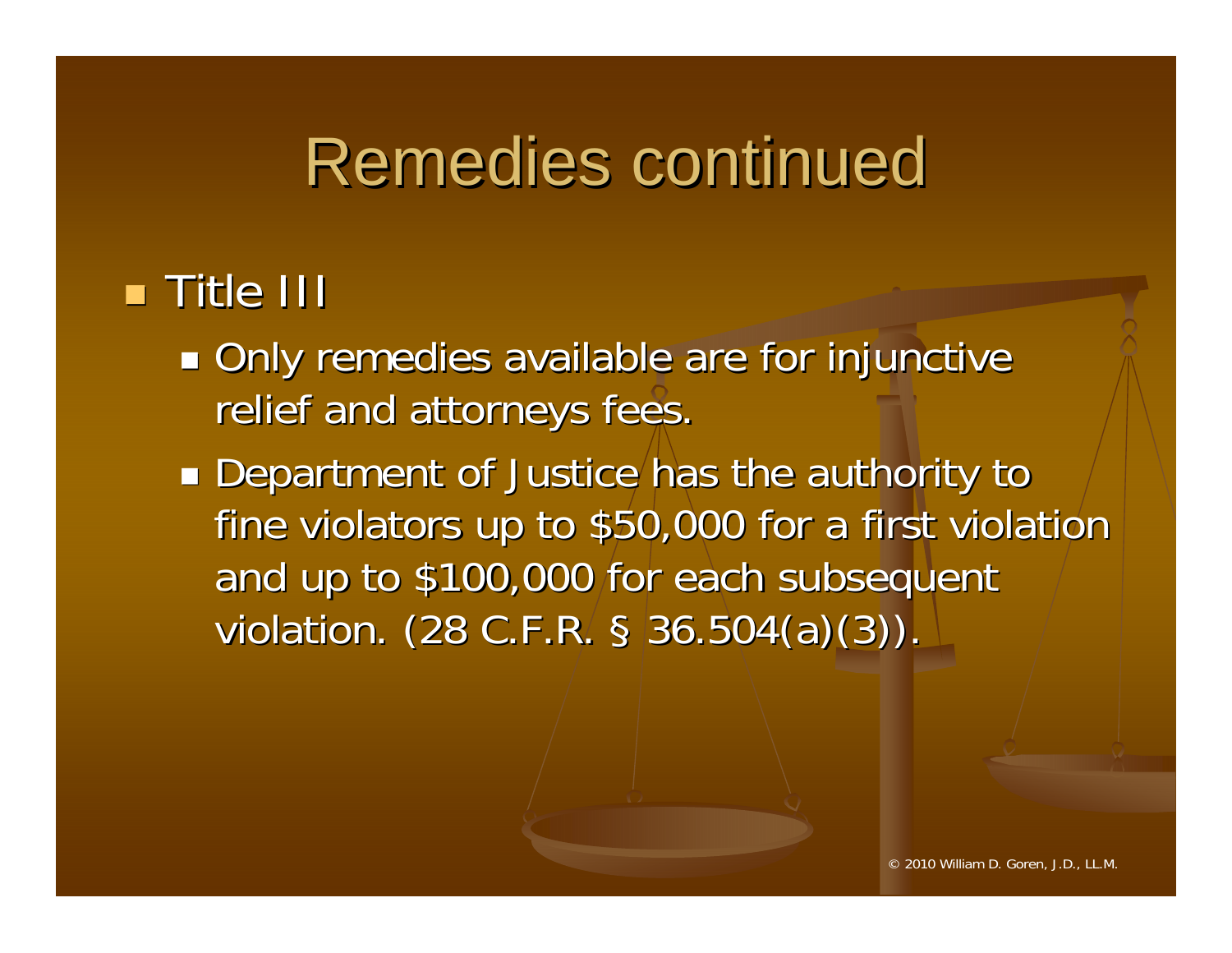# Hot Employment Cases By Topic

- a l Disparate impact (Ricci v. *DeStefano*, \_U.S. \_, , 129 S. Ct. 2658 (2009).
	- $\blacksquare$  Testing that has a disparate impact on persons with disabilities likely to be upheld if the testing is job- related and consistent with business necessity.
- **Remedies for retaliation** 
	- $\blacksquare$  Can you get legal remedies or are you restricted to  $\ell$ equitable remedies? (Kramer v. Banc of America Securities, LLC, 355 F.3d 961 (7<sup>th</sup> Cir. 2004)
		- $\blacksquare$  Plain reading of ADA's remedies provisions v. isn't retaliation a form of intentional discrimination.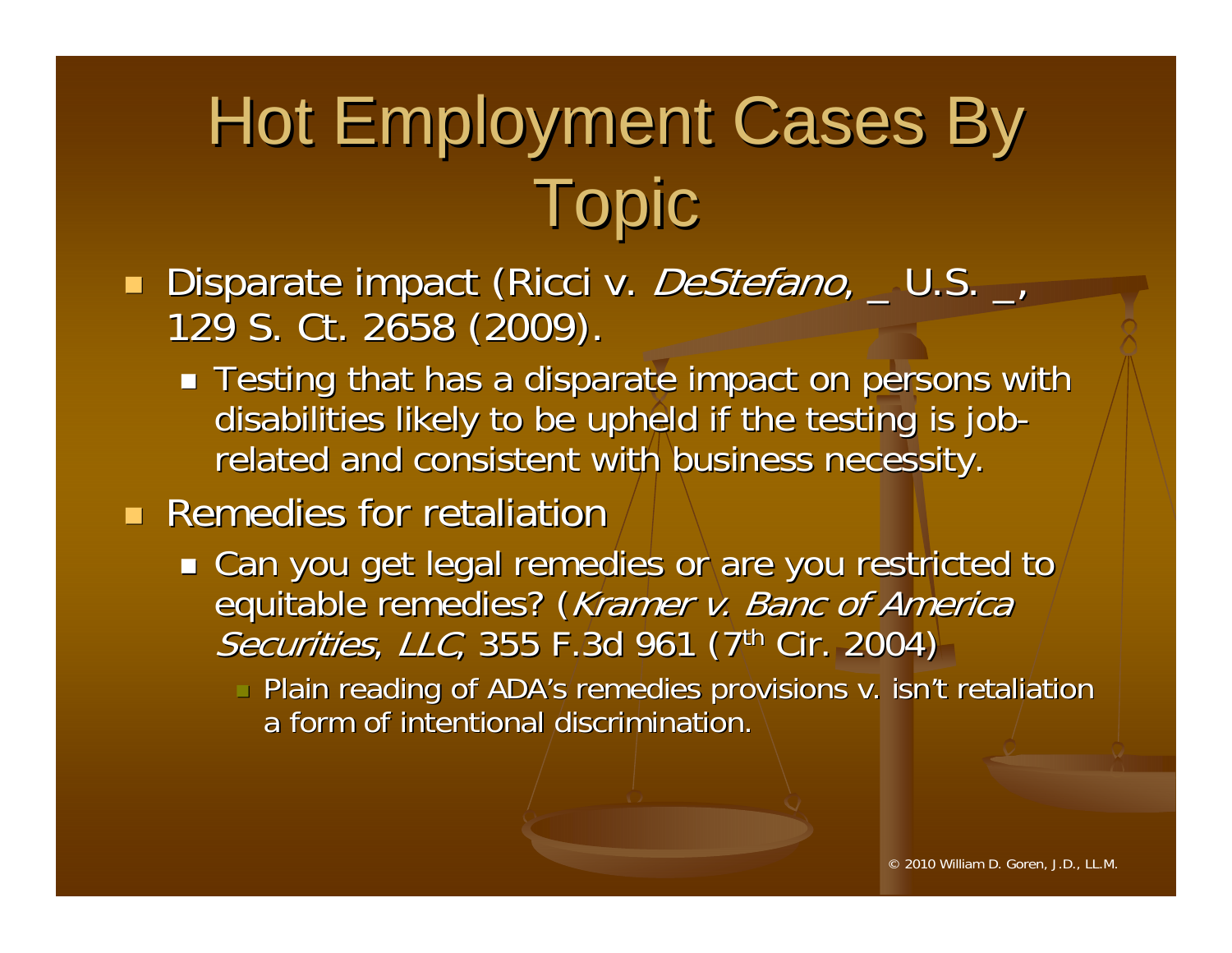# **Hot Employment Topics** Continued

#### $\blacksquare$  Jury instructions

- $\mathbb{R}^n$ **Io a mixed motive instruction proper in an** ADA case? *Serwatka v. Rockwell Automation,*  $Inc.,$  F.3d  $_$ , 2010 WL 137343 (7th Cir. January 15, 2010 ) January 15, 2010 )
	- □ *Gross v. FBL Financial* (ADEA case)
	- $\textcolor{black}{\blacksquare}$  Does it matter that the ADA remedies are integrated into the Civil Rights Act and the ADEA remedies are not? (EEOC view)
	- $\blacksquare$  Significance of changing "because" in the ADA to,  $\blacksquare$ "on the basis of" in the ADAAA?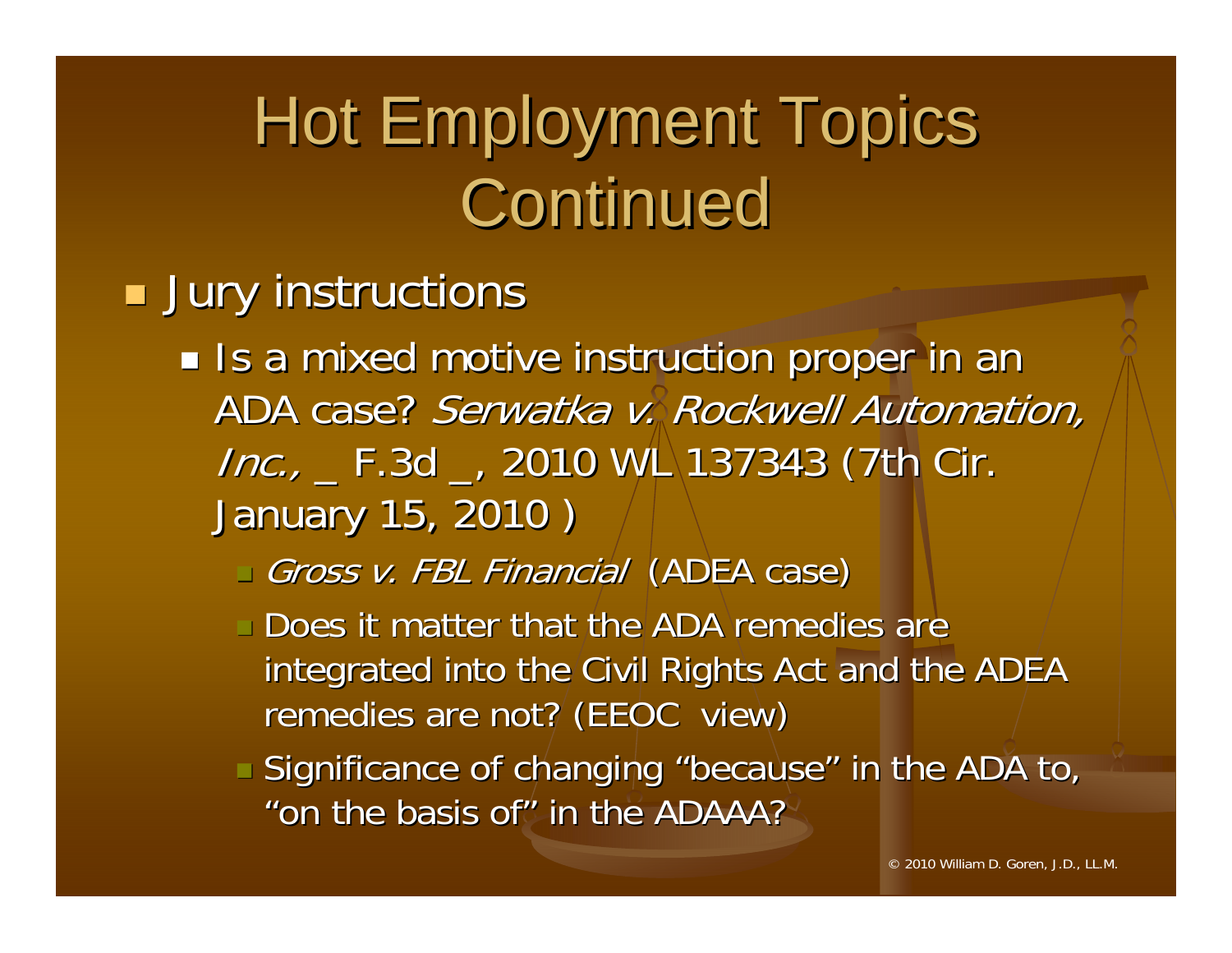# Hot Employment **TopicsContinued**

- $\blacksquare$  14 Penn Plaza LLC v. Pyett, 120 S. Ct. , 1456 (2009). Held: a collective bargaining agreement that clearly and unmistakably required union member to arbitrate claims arising under the age discrimination in employment act was enforceable.
	- **Problem for unions as it sets themselves up** for fair representation issues.
- *Batson v. Kentucky* and prospective jurors with disabilities.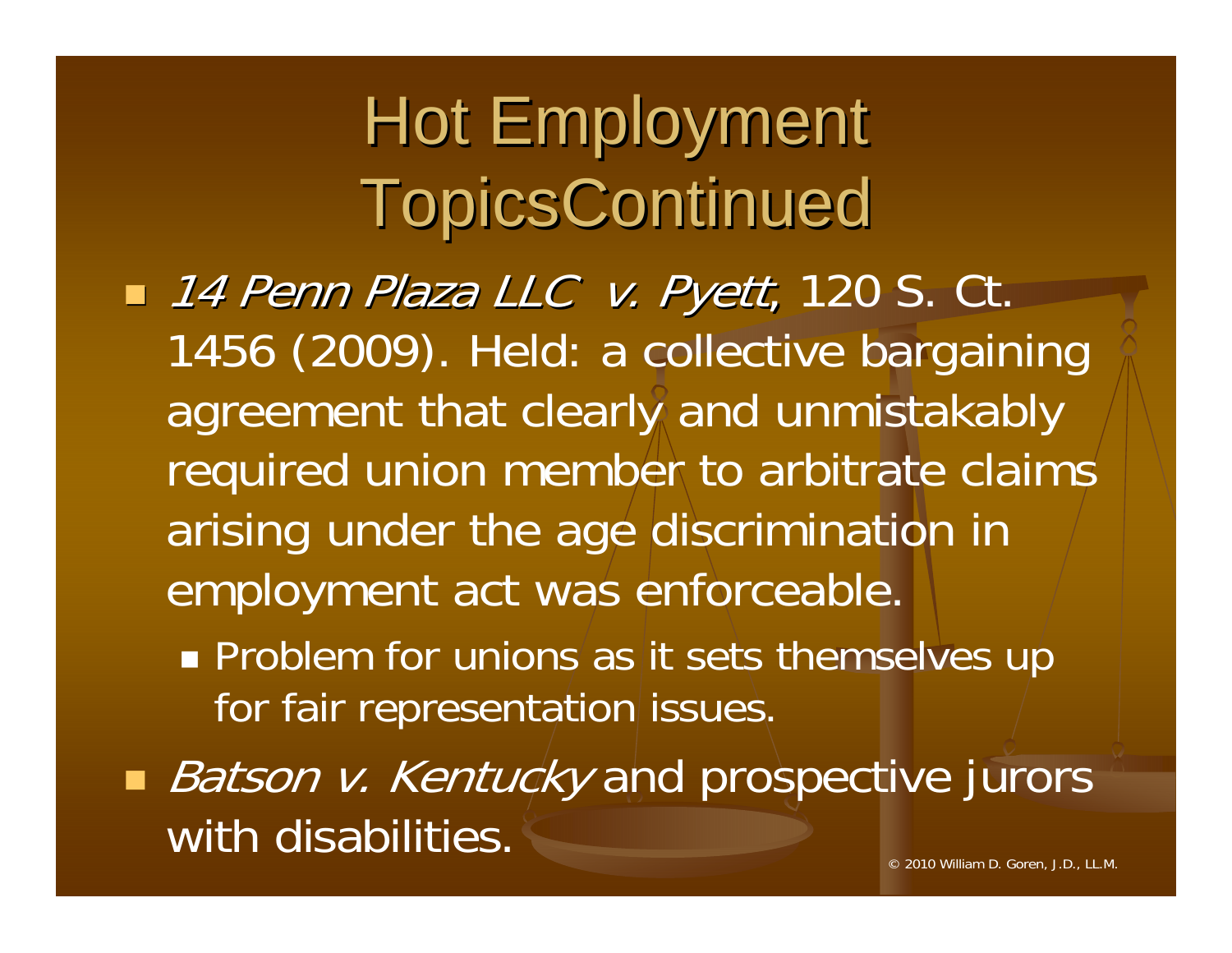# Hot topic title III

- $\blacksquare$  Must an Internet site of a business be accessible to persons with disabilities? accessible to persons with disabilities?
	- $\mathbb{R}^n$ Arguably yes (*Doe v. Mutual Of Omaha* Insurance Company, 179 F.3d 557 (7<sup>th</sup> Cir. 1999)). 1999)).
	- Depends (*National Federation of the Blind v.* Target Corp., 452 F. Supp. 2d 946 (N.D. Cal. 2006)). 2006)).
	- $\blacksquare$  No (*Access Now,|Inc.|v. Southwest Airlines* Co., 227 F. Supp. 2d 1312 (S.D. Fla. 2002)). , 227 F. Supp. 2d 1312 (S.D. Fla. 2002)).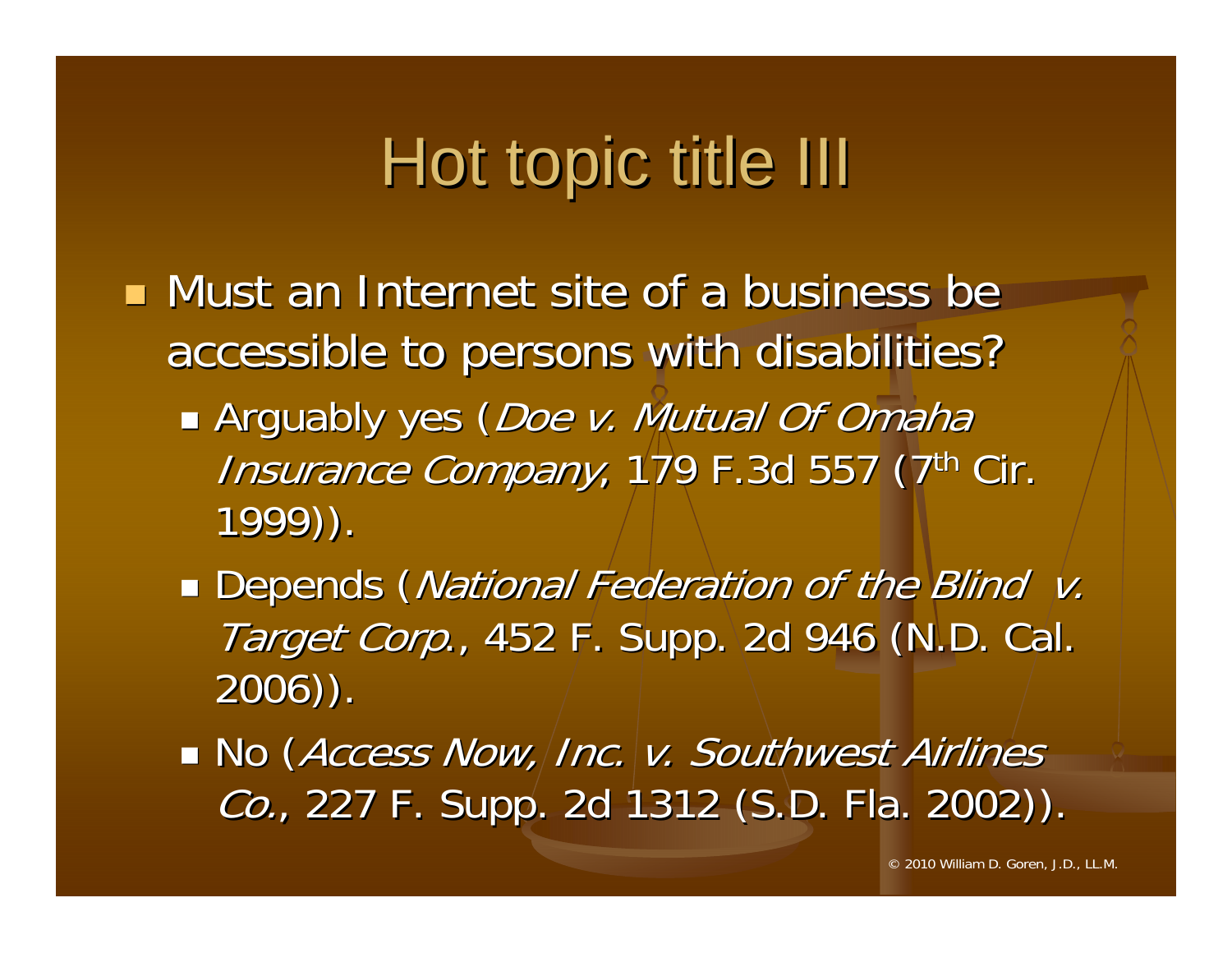# **Trends**

- **Expect little future litigation over whether Expect little future litigation over whether** a person has a disability.
- **Expect more litigation over undue** hardship.
- $\blacksquare$  Expect more litigation over the essential functions of the job.
- **Remedies for retaliation and "mixed"** motive" headed for the US Supreme Court?